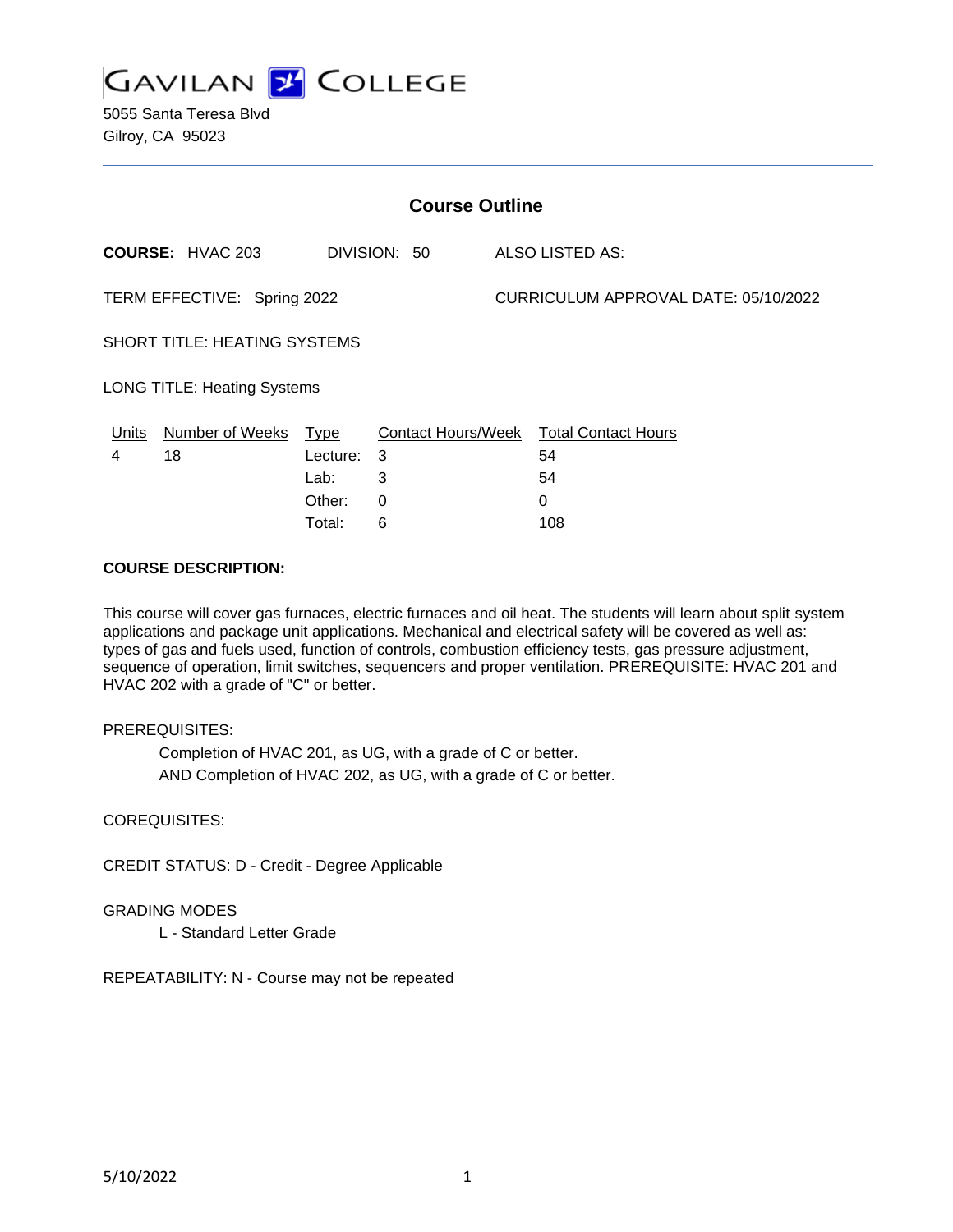## SCHEDULE TYPES:

- 02 Lecture and/or discussion
- 03 Lecture/Laboratory
- 04 Laboratory/Studio/Activity
- 04A Laboratory LEH 0.65
- 05 Hybrid
- 71 Dist. Ed Internet Simultaneous
- 72 Dist. Ed Internet Delayed
- 73 Dist. Ed Internet Delayed LAB
- 73A Dist. Ed Internet LAB-LEH 0.65

# **STUDENT LEARNING OUTCOMES:**

By the end of this course, a student should:

- 1. Measure gas pressure with a manometer.
- 2. Solve temperature rise and CFM calculations.
- 3. Perform a preventive maintenance on a furnace.
- 4. Troubleshoot the electrical portion of a furnace.

# **COURSE OBJECTIVES:**

By the end of this course, a student should:

- 1. Describe various types of gas valves used on furnaces.
- 2. Describe various methods used to ignite the fuel in furnaces.
- 3. Explain the difference between conventional and high efficiency gas furnaces as they apply to their AFUE ratings.
- 4. Explain the operation of modulating and 2-stage furnaces.
- 5. Describe the configurations and parts of a gas-fired furnace.
- 6. Describe the characteristics of various gases used in furnaces.
- 7. Describe the products of combustion that are produced as a result of incomplete and complete combustion.
- 8. Explain and demonstrate the operation of controls and safeties on a gas furnace.
- 9. List types of electric heaters and state their uses.
- 10. Describe how sequencers operate in an electric forced-air furnace.
- 11. List various types of fuel oil and describe the characteristics associated with them.
- 12. Describe how fuel oil and air are prepared and mixed in the oil burner unit for combustion.
- 13. Perform basic tests in troubleshooting the gas components and electrical circuit of a gas furnace.
- 14. Perform basic tests in troubleshooting electrical problems in an electric forced-air furnace.

# **CONTENT, STUDENT PERFORMANCE OBJECTIVES, OUT-OF-CLASS ASSIGNMENTS**

Curriculum Approval Date: 05/10/2022

# **LECTURE CONTENT:**

## 17 Hours

Content: Gas Heat - Thermocouple Operation: How it works. What causes it to fail. Heat Anticipator Settings: What should they be set at. How to know the proper amperage setting. Sequence of Operation for a Gas Fired Furnace: What is a typical operation sequence. What is the first step in the operation sequence. Venting Requirements: Proper procedures and code requirements.

## 17 Hours

Content: Electric Heat - Sequencer Operation: How it works. What causes it to fail. How to test. Fusible Links: How they work. Their purpose. Why use them. Limit Switches: How it works. How to know if they are bad. How to test them. Heating Elements: How to know if they are bad. Cost. How long do they last. Sequence of Operation for Electric Heating Systems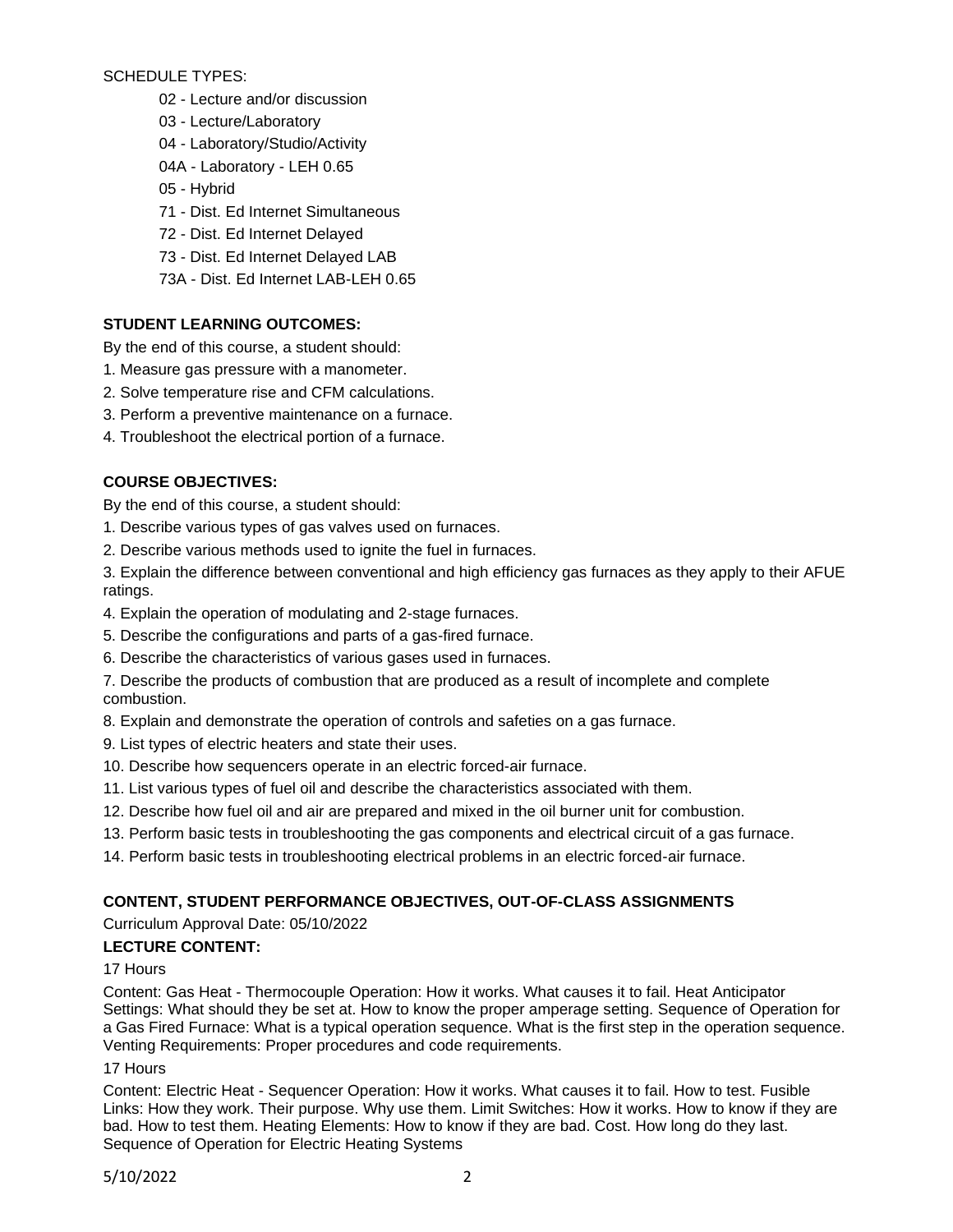## 18 Hours

Content: Oil Heat - CAD Cell: Cleaning and replacement. Combustion Efficiency: How to make them more efficient. Efficiency chart. Sequence of Operation for Oil Fired Furnaces: Step by step operation. How it works.

2 Hours

Final Exam

LAB CONTENT:

#### 17 Hours

Content: Gas Heat: Operation of controls and safeties on a gas furnace. How a Thermocouple operates. How to know if it is bad. Heat Anticipator Settings, its function and how to adjust. Sequence of operation for a gas fired furnace. Venting Requirements: Proper procedures and code requirements. Preventive maintenance procedures.

17 Hours

Content: Electric Heat: Tracing the circuitry in a diagram of an electric forced-air furnace. Sequencer Operation: How it works. What causes it to fail. How to test. Fusible Links: How they work. Their purpose. Why use them. Limit Switches: How it works. How to know if they are bad. How to test them. Heating Elements: How to know if they are bad. Cost. How long do they last. Typical preventive maintenance procedures used in electric heating units and systems.

18 Hours

Content: Troubleshooting Gas and Electric Heat: Basic tests in troubleshooting the gas components and electrical circuit of a gas furnace. Basic tests in troubleshooting electrical problems in an electric forced-air furnace.

2 Hours

Final Exam.

## **METHODS OF INSTRUCTION:**

Lecture, discussion, multi-media presentation, demonstration, guided practice.

## **OUT OF CLASS ASSIGNMENTS:**

#### Required Outside Hours: 34

Assignment Description: Read corresponding information in Unit 31 of textbook. Complete Review Questions at end of Unit. Study for quizzes/examinations. Homework: Troubleshoot a gas fired furnace. Complete the Service Technician Calls scenarios.

## Required Outside Hours: 34

Assignment Description: Read corresponding information in Unit 30 of textbook. Complete Review Questions at end of Unit. Study for quizzes/examinations. Homework: Complete the Service Technician Calls scenarios.

#### Required Outside Hours: 34

Assignment Description: Read corresponding information in Unit 32 of textbook. Complete Review Questions at end of Unit. Study for quizzes/examinations. Homework: Complete the Service Technician Calls scenarios.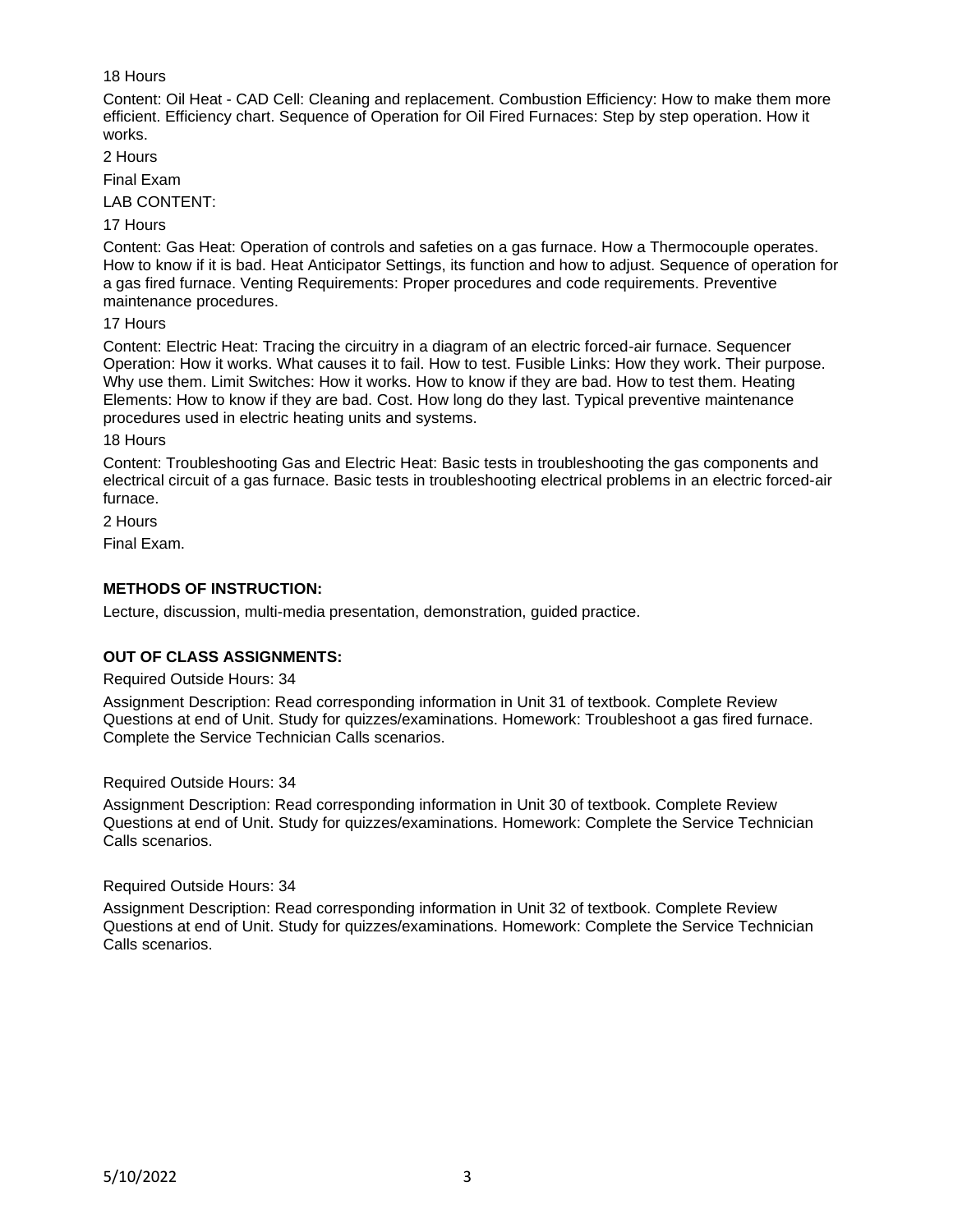## **METHODS OF EVALUATION:**

Writing assignments Evaluation Percent 20 Evaluation Description 10% - 30% Homework, Lab Reports

Problem-solving assignments Evaluation Percent 20 Evaluation Description 20% - 40% Lab Projects

Skill demonstrations Evaluation Percent30 Evaluation Description 20% - 50% Lab Projects/Troubleshooting

Objective examinations Evaluation Percent 30 Evaluation Description 20% - 40% Quizzes/Examinations

## **REPRESENTATIVE TEXTBOOKS:**

Refrigeration and Air Conditioning Technology, 9th Edition, Eugene Silberstein, Jason Obrzut, John Tomczyk, Bill Whitman, Bill Johnson, Cengage Learning, 2021. ISBN: 9780357122273 12th Grade Verified by: MS Word

Lab Manual for Refrigeration and Air Conditioning Technology, 9th Edition, Silberstein, Obrzut, Cengage Learning, 2021. ISBN: 9781337399388 12th Grade Verified by: MS Word